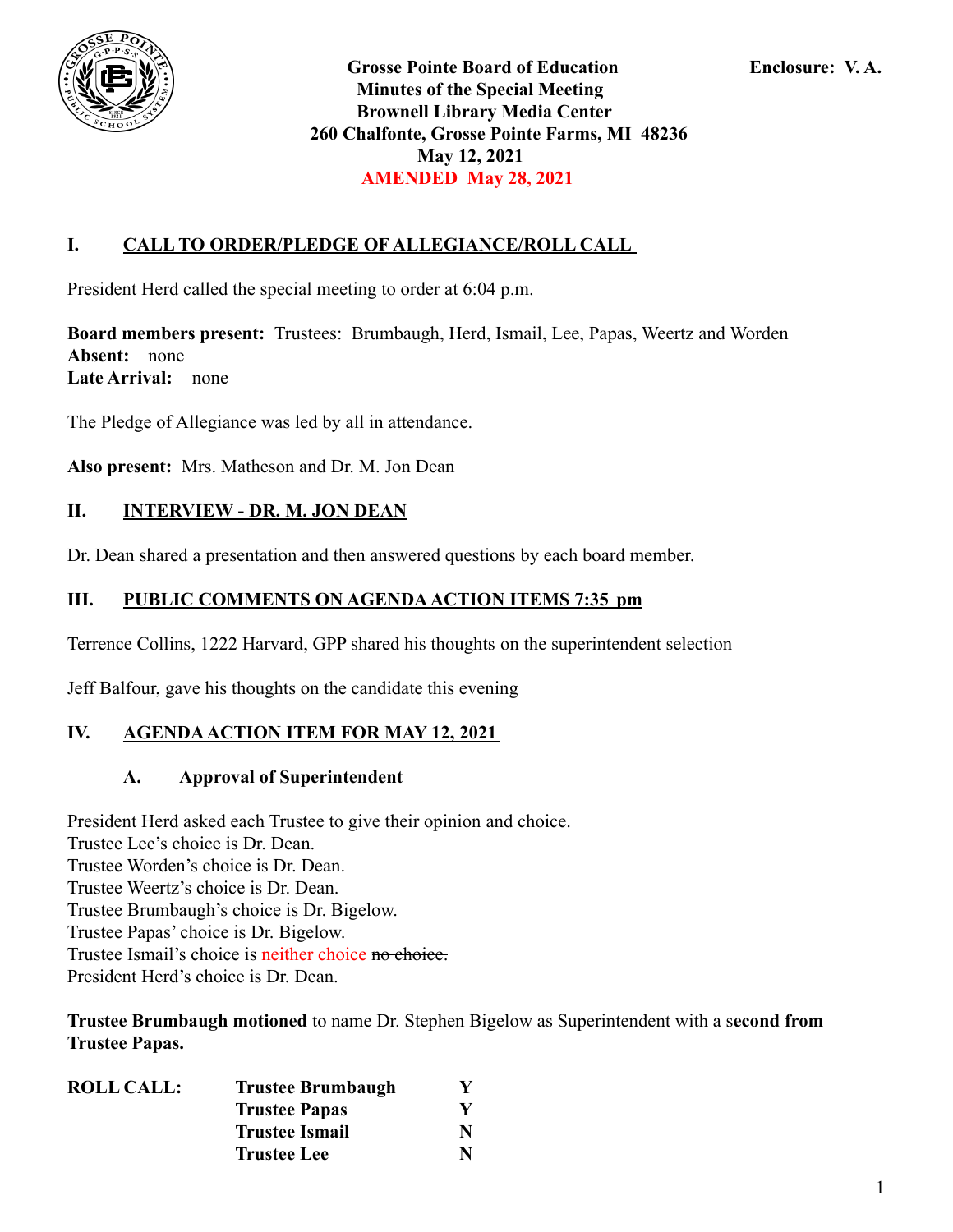| <b>Trustee Worden</b> | N |
|-----------------------|---|
| <b>Trustee Weertz</b> | N |
| <b>President Herd</b> | N |

#### **Motion failed 5-2 vote**

**Trustee Weertz made a motion** to name Dr. M. Jon Dean as Superintendent with a **second from Trustee Lee.**

| <b>ROLL CALL:</b> | <b>Trustee Brumbaugh</b> |   |
|-------------------|--------------------------|---|
|                   | <b>Trustee Papas</b>     | N |
|                   | <b>Trustee Ismail</b>    | N |
|                   | <b>Trustee Lee</b>       | V |
|                   | <b>Trustee Worden</b>    | V |
|                   | <b>Trustee Weertz</b>    | V |
|                   | <b>President Herd</b>    |   |

#### **Motion carried 4-3 vote**

#### **V. FUTURE MEETINGS**

- A. Regular Meeting of the Board, Monday, May 24, 2021, 7:00 pm, Brownell Multipurpose Room
- B. BOE Facilities Committee, Thursday, June 3, 2021, 6:00 pm, 389 St. Clair, Board Room
- C. Regular Meeting of the Board, Monday, June 14, 2021, 7:00 pm, Brownell Multipurpose Room

# **VI. PUBLIC COMMENTS ON NON-ACTION ITEMS**

No comments

# **VII. OTHER COMMENTS FROM BOARD MEMBERS**

**Trustee Lee,** no comment

**Trustee Worden**, no comment

**Trustee Weertz**, no comment

**Trustee Brumbaugh**, agreed with President Herd that the Board commit to working and supporting the new Administration. Dr. Dean always gives his all and has tremendous experience.

**Trustee Papas**, no comment

**Trustee Ismail**, congratulated Dr. Dean and if there is anything he can do to help, please call him. He feels that the whole board has to be behind the new superintendent 110%.

**President Herd**, asked that the community look at the wisdom around this table and it makes us good at what we do. We continue to be confident enough to be honest with one another and this will make us better as we continue to learn from each other.